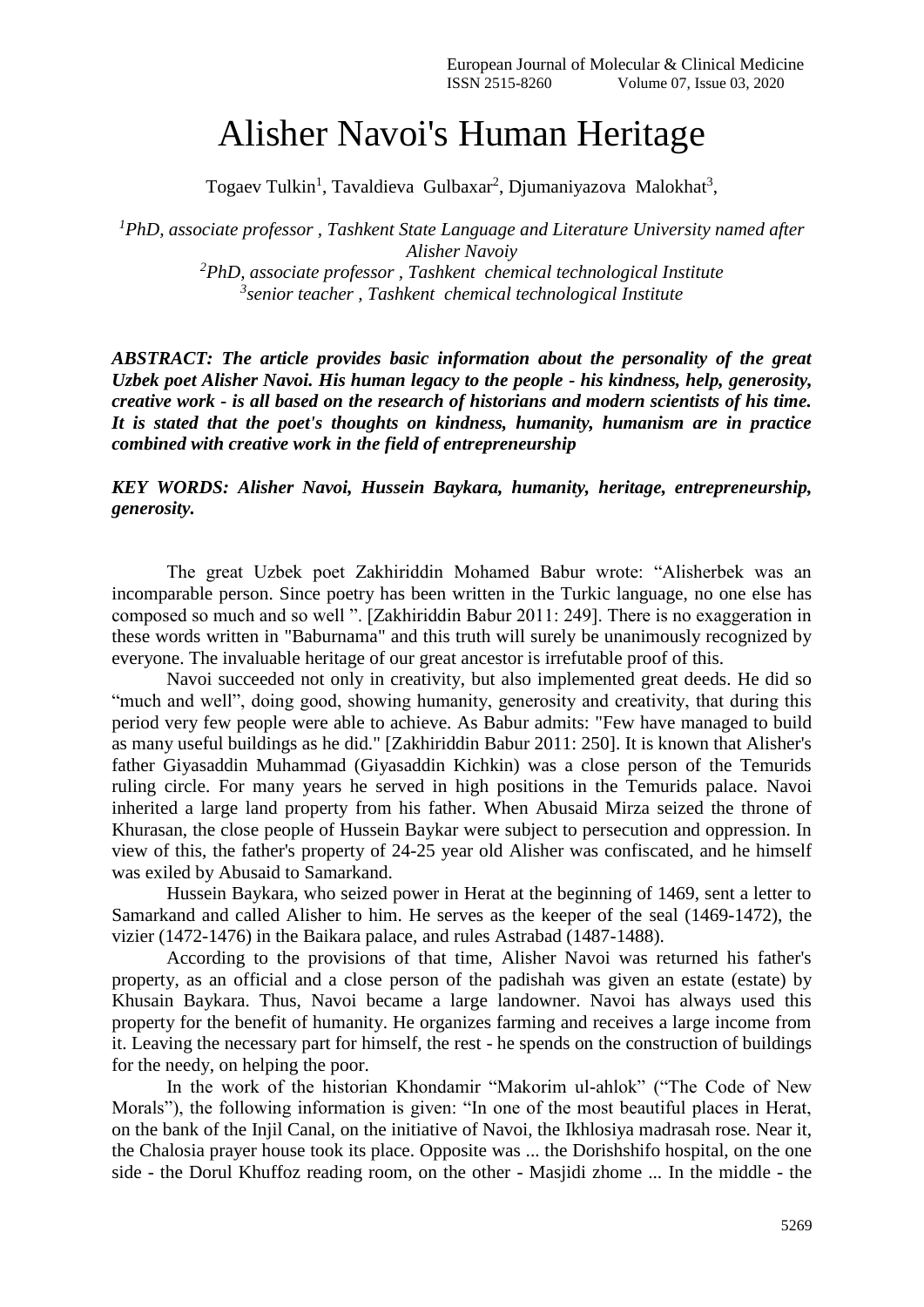Injil canal, whose water tastes like sherbet. Before "Dorishshifo" there is a hauz, like a heavenly spring. There healers and doctors were engaged in the treatment of patients. The flow of students with whom the mudarris (teachers) had conversations did not stop here. In the "Halosia" prayer house, prayers from the Koran were read every day, food was distributed to the poor and needy. Annually, about 2000 pieces of fur coats, chekmeny, underwear, skullcaps, galoshes were distributed "[Khondamir 1981: 95].

In this book, Khandamir gives a detailed list of 52 rabats (caravanserai, inn), 20 hauz (pond), 16 bridges, 9 baths, numerous dams and mosques that were built in Herat and other places of Khurasan at the expense of Alisher Navoi. The number of such structures and buildings is more than three hundred.

The hero of Navoi's work Farhad, arriving in Armenia in search of his beloved Shirin, paving a ditch, reaches the water, which thereby ends the torment of the population from lack of water. In fact, such great deeds and benefits are encountered many times in the life of the author himself. A breakthrough of an irrigation ditch with a length of 70-80 km from the Gulast spring, located beyond the Tus region, Navoi brought water to Mashhad. ... He himself paid a large tax imposed on the population. There were many such good deeds on his part. So, every day from all the estates of Alisher Navoi came income of 18 thousand shahrukh dinars, the bulk of which was spent on good deeds.

In the book "Vakfiya" Navoi gives detailed information about the property belonging to him and the buildings he built. In Baburnama, as the author rightly wrote: "Alisherbek is known for his delicacy. It was thought that his sensuality came from the seduction of power. This is not true. He had a similar quality by nature. When he was in Samarkand, he also had such a delicate disposition". (Zakhiriddin Babur 2011: 149).

The work "Wakfiya" put an end to the misconceptions manifested among the people, that Navoi, from the abundance of wealth, became an arrogant person with a refined nature.

 Alisher Navoi bequeathed the properties listed in the book "Vakfiya" in favor of teachers and students of madrasahs, employees of mosques and other benefits. The "Wakfia" provides information on salaries, food expenses and material assistance to ministers and users of charitable buildings built by Alisher Navoi. For example, in the month of Ramadan, fifteen batman of wheat, five batman bekmes (molasses) or thirty pages (large deep earthenware cup) of raisin juice were given out every evening, as many consumers - as many products, necessary things.

At the festival of uraza, there are 100 batman cakes, 50 batman halva. On the eve of Eid al-Adha, one bull and five rams were sacrificed and distributed to the people and the needy madrasah and prayer service, as well as to passers-by. The next day, halim (porridge made from peeled grains of wheat and meat) was distributed from 20 batman wheat with 50 batman cakes.

The twelfth day of the month Rabiulavwal (the name of the third month of the Muslim lunar year - T.G., T.T.) was considered the Hatmi of the Prophet. On this day, pilaf from the meat of five rams was prepared for the people and 20 batman halva were distributed. On the day of isiftah - in the middle of the month of Rajaba (the name of the seventh month of the Muslim lunar year T.G., T.T.) 20 batman halva, 50 batman flat cakes. On the day of Barot in the middle of the month of Shaban (the name of the eighth month of the Muslim lunar year), since this day was celebrated in the Muslim world, 30 batman chalpaks (thin flat cake fried in oil), 30 batman halva were distributed. During the four months of winter (from November to March), 100 cakes were distributed every day, 20 batman of meat dishes were prepared, if there was no meat, pilaf was prepared from fat tail fat. In the remaining eight months of the year, every day 29 batman cakes were distributed to the people [Alisher Navoi. 1998: 272-273].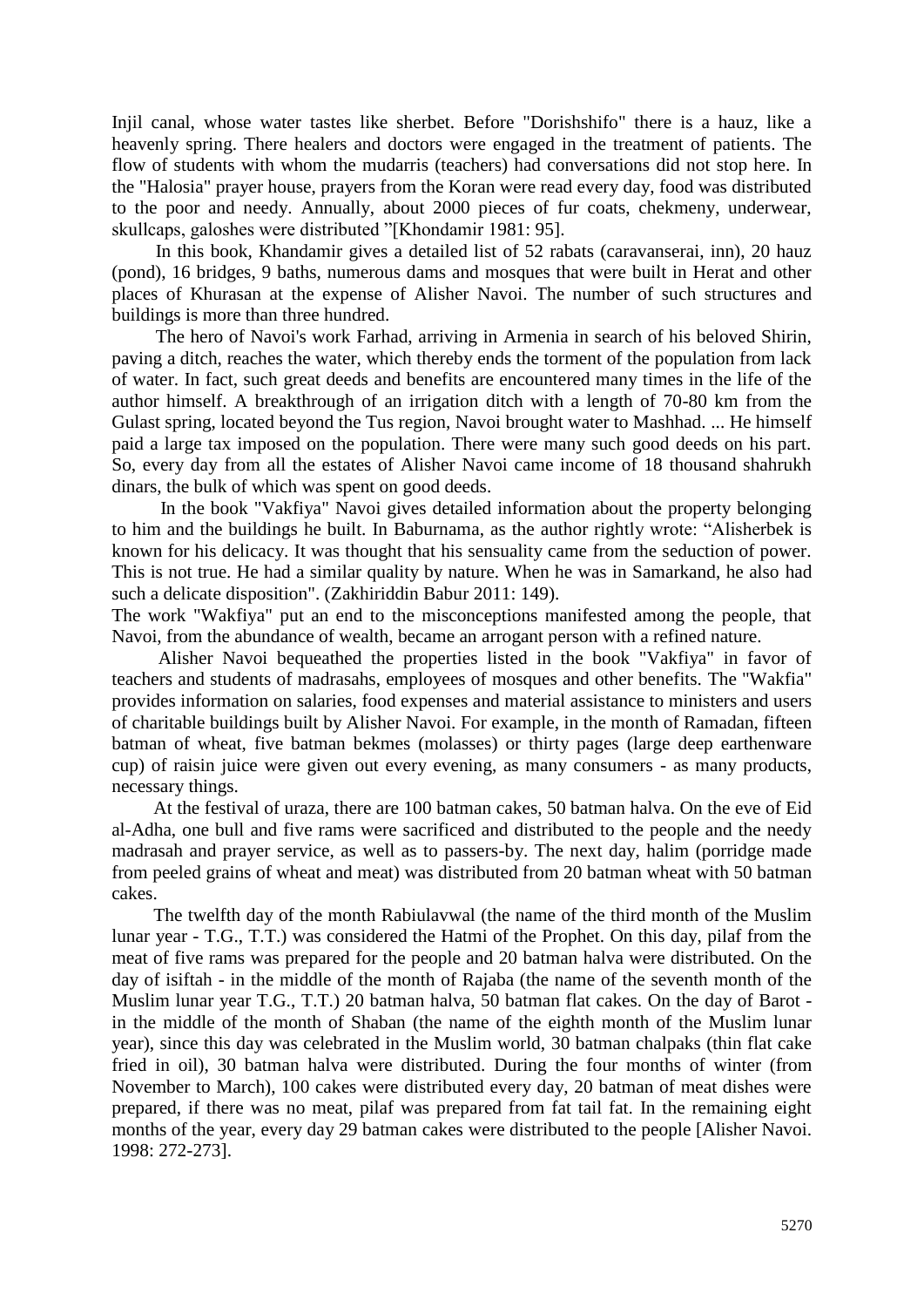*1 batman is a measure of weight equal to 8 pounds [NATIL 1983: 318 b.]. Considering that 1 pood is equal to 16 kg of weight, then this is a clear indicator of how high the generosity of the great Navoi is.*

*The humane ideas and deeds of Navoi were artistically reflected in his poems: Muruvvat - borcha bermakdur, yemak yo'q,*

 *Futuvvat - borcha qilmakdur, demak yo'q.*

 *[Alisher Navoiy. 1987: 675].*

 *All to give yourself away is generosity from above,*

 *To do the same, only silently is an example of courage.*

 *[Alisher Navoi. 1969: 417].*

According to the poet Muruvvat (magnanimity), humanity is a manifestation of generosity, beneficence, generosity to poor, needy people. Futuwat is a manifestation of goodness to everyone without demanding absolutely nothing in return, not pursuing profit, self-interest. Futuwat has broad meaning and content. He is also called Zhuvonmardlik (noble).

Always remember Allah, win the love of people with your good deeds and good behavior, be generous, keep a promise, do not put yourself above others, do not allow yourself to be arrogant, moderate your apitet and desire to serve the people - these are the requirements of futuwata. The great Navoi personifies all these positive qualities of futuwata. He is one of the greatest futuwata people, the most advanced person in his class.

Navoi especially values generosity as one of the qualities of futuwata conditions. According to the poet, "a donated old chapan, when it is a necessity, is a generosity, a donated brocade robe, when there is no need for it, this is corruption" [Alisher Navoiy. 1998: 80].

Navoi believes that charity for the sake of bragging is not generosity, but shamelessness. Even to show generosity when a needy person asks for it, also does not belong to the category of generosity:

Oni dog'i dema sahiykim, kishi

To tilamas, bermak emasdur ishi. [Alisher Navoiy 1991: 155].

I.e:

Not a shedr who does not give anything,

Until they pray for his help. [Alisher Navoi 1968: 74].

Navoi wrote: "Pull up your belt tightly for the service" ("Khizmatka belingni rust bog'la") and he himself was always ready to serve the people until the end of his life.

It should be emphasized that Husan Baykara was the guarantor in the performance of many good deeds of the poet, friendship and closeness between them contributed to the implementation of the great deeds of Navoi.

Navoi writes in "Vakfiya" that by decision and invitation of Khusain Baikari, he was engaged in agriculture. Navoi himself has deep respect for dekhkans, in general, for agriculture. This respect is reflected in the words of the great writer, in particular, he writes in his book "Mahbub ul-kulub" ("Beloved of hearts") about farmers:

"The peasant plows the land in order to sow it, and at this time he opens the way for his daily bread ... Thanks to the peasants, the world is well-organized, thanks to them people can have a feast. Their every action and every step is the cause of abundance and all benefits. " [Alisher Navoi 1970: 34].

The content of the continuation of the text reads as follows: dehkans deserve the blessings of Allah. But while the grain sown by the farmer grows, while it ripens, while the hirman collects and threshes the wheat, the worms and birds feed on grain, the steppe animals gorge themselves on it. The nest of ants from him is landscaped, wild donkeys are happy with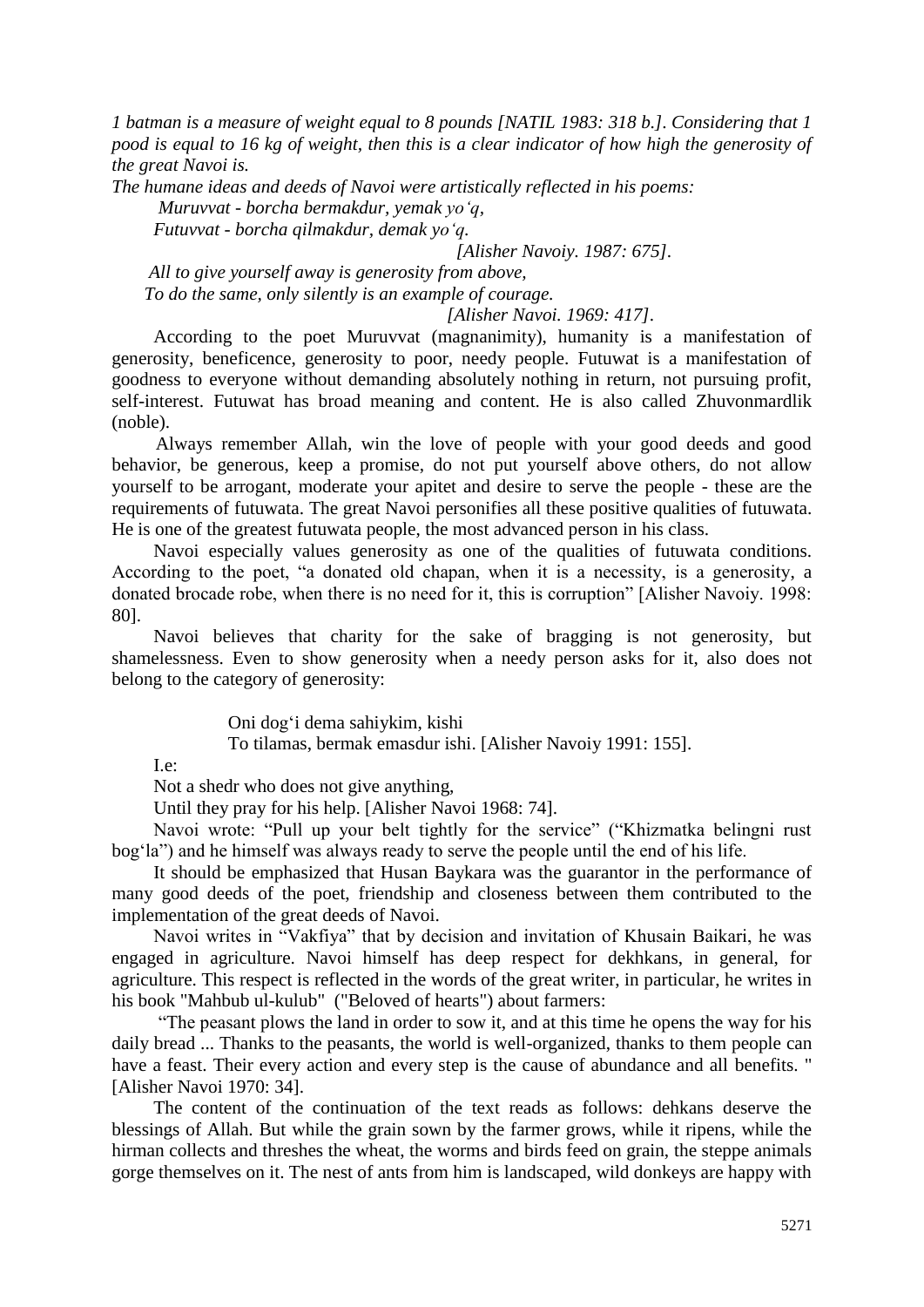him. This crop provides food for the birds, and the harvesters and grain harvesters use them. The farmer's product is important both for his life and for the existence of the shah and the beggars. The baker's tandoor is scorching, the allaf bazaar is hot. Thanks to the farmer, the people have whole bread, and the beggars have enough food ... [Alisher Navoiy 1998: 35].

The pen of Navoi wrote such praise to farmers, their work is highly praised.

According to "Vakfia", Alisher Navoi was the owner of 540 fertile land (about 415 hectares - T.G., T.T.) Part of the land was vineyards and orchards. This property generated a lot of income. To present the entrepreneurial activity of Navoi, we will cite a small excerpt from the book "Vakfiya", which demonstrates how he managed the economy of that time, his vineyards and orchards:

"In Olinjon buluk (buluk - vilayata; big village -T.G., T.T.) eight jerib, then two jerib vineyards Asia Bodga is famous, and one continental land - four jeribs and one biblical bulukidin Garden in Murghan - four jeribs cling to one - twelve tears, another garden - four acres, how many orchards (sady - T.G., T.T.) in Sifliy mahalla, about sixty acres, twenty-six acres of vineyards and four acres of land in this neighborhood, eighteen acres of land on another continent, twelve acres of orchards in the mountains , again continent - nineteen jerry. Another garden is ten acres, another continent is a vine, four acres is another, and another garden is a river (seventy-four acres), thirty-four acres is a vineyard, and another is a continent. the land is twenty-four jeribs, another continent is land and the vine is five and a half jerib ... "[Alisher Navoi 1998: 270-271].

Thus, Navoi points to the lands, orchards and vineyards that belong to him, and this listing takes a significant place in the book.

For him, gardening is not only a profession, but also an art. In the works of the poet, images of gardens and a gardener are often found. The dastan "Lison ut-tair" ("Language of the birds") gives the following story:

 Once upon a time there was a gardener who did not know the art of gardening, but he had a high opinion of himself. He didn't know how to look after, or plant trees, or plant seedlings. I was only engaged in cleaning the garden, removing litter. Despite fruitless, fruitless work, the instructions of the sages did not work on this person's ignorance. So, once, while pinning, he died from an accidental snake bite. [Alisher Navoi 1998: 67-68].

Gardens intended for harvesting must be distinguished from gardens designed for recreation. By the era of the Temurids, certain canons were developed in the creation of the charbagh garden, and in 1515-1516. they have already been set forth in Herat in the treatise "Irshad-az Zir'a" dedicated to the builder-patron Alisher Navoi [Uralov A. 1991: 30]. "According to the recommendations of the treatise, in a rectangular, walled garden with the correct orientation to the cardinal points, two axes were distinguished - paths with a channel, and a reservoir was arranged at their intersection. On the main axis leading from the entrance portal into the depths of the garden, there was a residential building, which is the main highrise and monumental dominant of the charbag. A paved courtyard was arranged in front of the building - "peshgoh", to which the said pool was adjacent. The perimeter of the garden was surrounded by a ditch and a row of poplars. Each of the two quarters of the plot was divided in turn into four more parts, forming the so-called "charchaman". The rest of it was planted, according to the recommendations, with certain varieties of fruit and ornamental trees and flowers. Thus, the Garden of Eden - paradise was created "[Yusupova M. 2000: 13]. In 1506, Babur Mirza stayed with the sons of Sultan Husayn Mirza in Herat, who in his work describes his visit to such gardens as "Bog'i Jahonoro" ("Jahonoro garden"), "Bog'i Nay" ("Nay garden"), "Bog'i Safid" ("Safid garden"), "Bog'i Zagon" ("Zagon garden"), "Bog'i Zubayda" ("Zubayda garden"), "Bog'i Khiyabon" ("Khiyabon garden") and Alisherbek's garden.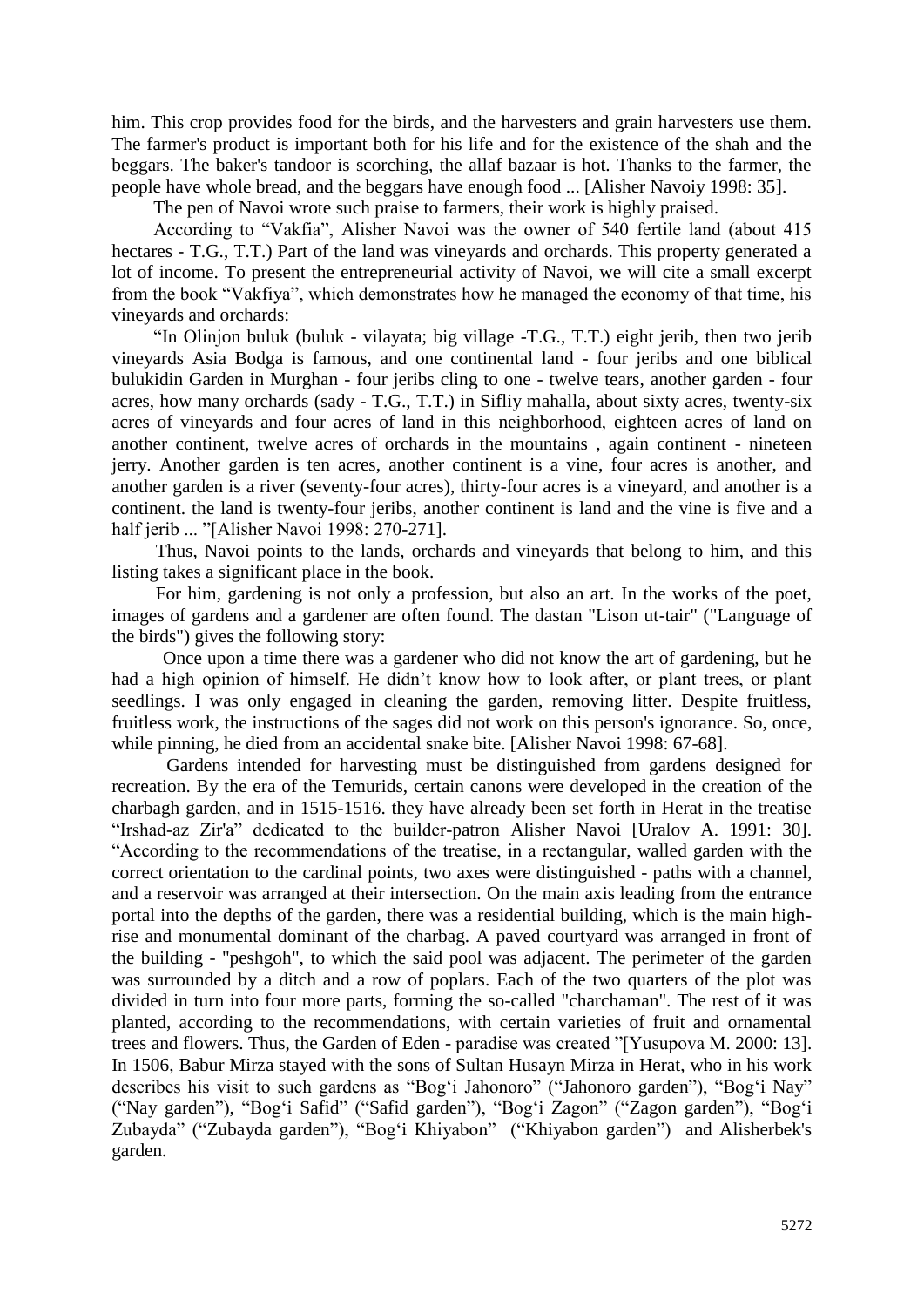Of interest is the following narration by Alisher Navoi in the work "Hamsat ulmutahayyirin". It says that gardeners were highly regarded in aristocratic circles. The work provides the following:

In the year that Hussein Baykara took the throne in Herat, he himself drew a plan for the Jahonoro garden. Once, when Alisher Navoi and the Sultan were walking in the vicinity of Gozurgah, a beautiful place called Hiyobon, Said Giyos, the manager of the garden, met them. He was on his way to "Jahonoro" with a cart loaded with cypress saplings from other gardens. When the gardener greeted, the shah with a supportive smile, jokingly asked: "Are there still cypresses?" The gardener, looking with satisfaction at the saplings transported, replied: "According to the calculations, it came out 104". Then Alisher Navoi, comparing the camp of the cypress with the slender silhouette of his beloved, correlated the Arabic word with the numerical value of each letter of the Arabic alphabet (abjad), it turned out that the number 104 was obtained. The poet pointed out the coincidence and said that this is a worthy number, since it coincides with the word "қad" (stan). For this, the poet was praised by the Shah. [Alisher Navoi 1999: 18].

Mirak Said Giyos mentioned in this passage was a famous agronomist in Khorasan in the field of horticulture. Probably, in the period from the Temurids rule to the Shaibonids, Said Giyos was invited by the Shaybanid authorities to Bukhara [Hasankhoja Nisoriy 1993: 29].

Alisher Navoi and his mentor Abdurahman Jami were in close relationship, like father and son. Their mutual respect and friendship was endless. Their closeness is reflected in their work. According to Alisher Navoi, Jami allocated a part of the land in his yard and presented it to the poet. Navoi built a kindergarten "Fanoia" for himself on this place and settled in it. A gardener named Darwish Hodge was assigned to look after the garden. Various saplings and basil were planted in the spring. When gardening works began, sometimes Hazrat Jami himself came. Here he received inspiration for further creativity, showed where to plant the trees he had chosen. Darvish Hoxha was an obstinate and seemingly holy fool. Sometimes he argued with the Hazrat, but he liked this feature and amused Jami. One day he showed the gardener a place to plant a tree. The possessed gardener obstinately replied: "I will not plant here." The sage politely asked: "Why won't you?"

To this the gardener replied that it was beyond the intended plan. Mir Shaikh is an expert in horticulture and can make claims tomorrow. The gardener did not pay attention to Jami's words: "This garden is not a sheikh, but Alisher Navoi, he will not mind". Returning to the city, he laughingly told about the altercations of the gardener [Alisher Navoi 1999: 13- 14].

Who is this, the aforementioned Mir Shaikh? Why was the gardener so afraid of his judgments? It is known that Mir Shaikh Suhaili, the story of which is found in the works of Alisher Navoi "Majolis un-nafois" (Graceful meetings), is a well-known person. He was close to Alisher Navoi for a long time, was the attorney of the state of Hussein Baykara, the successor of participation in the economic affairs of the Sultan, before and in all other important meetings. At the time, he was a renowned poet and knew about gardening. The gardener was embarrassed by the thought that people like Mir Shaikh, who came to the city on business, would be unhappy with unscheduled work. This in turn, according to Babur, is evidence of the high culture of the reign of Hussein Baykar in Herat. This is the time of flourishing of moral culture, crafts, high standard of upbringing, which was demonstrated by their personal self-improvement - people like Alisher Navoi.

Navoi in his work "Wakfiya" shows that, having gained faith, reading five-fold prayer, fasting in the month of Ramadan, expelling sunset, he dreams of performing the Hajj. With the permission of the Shah, he drove to Mashhadi. Hussein Baykar sent a messenger for him with a message in which he asked the poet to return in connection with important state